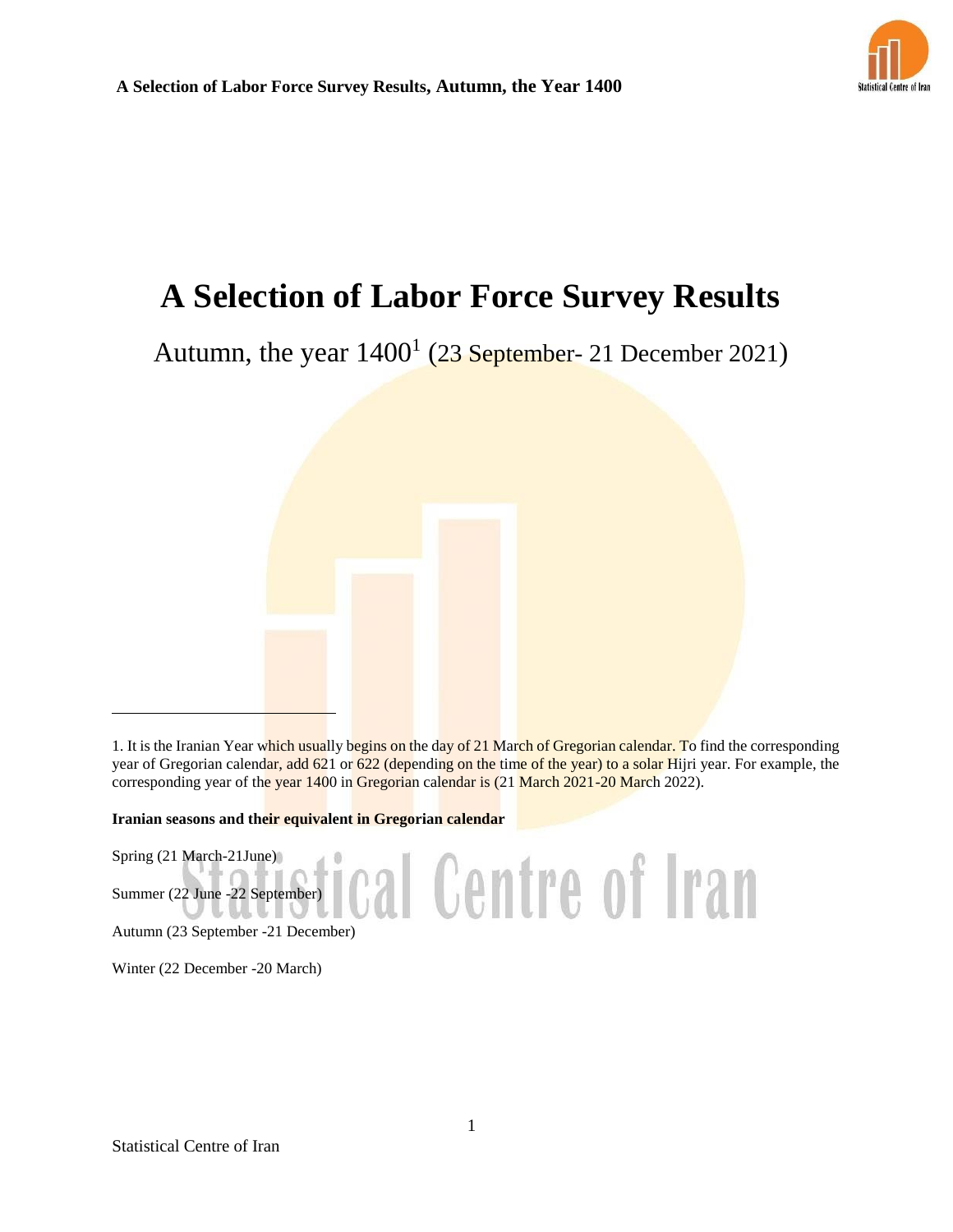

# **Introduction**

The pair concepts of employment and unemployment are so basic to national economies that any rise in the employment rate, which means a drop in unemployment, is reckoned as an indicator of the national development. Unemployment rate is an indicator for appraising the national economic conditions. The information on the nation's market is collected through the Household Employment and Unemployment Characteristics Survey (HEUCS) as of the year 1376. However, in order to improve the HEUCS quality and its conformance with the international concepts, particularly, with those of the ILO, the survey plan was revised so that the current plan namely "Labour Force Survey" could be implemented. The "Labour Force Survey" was first conducted in the year 1384, and since then has regularly been taken in the middle month of every season.

The "Labour Force Survey" is conducted to get information on the composition and the current condition of the labour force and its changes. This aim is accomplished by "estimation of seasonal and annual labour force indicators at national and provincial levels", "estimation of the annual number of the labour force at national and provincial levels", "estimation of seasonal and annual changes in the labour force at national and provincial levels", and "estimation of annual changes in labour force indicators at provincial levels".

The population covered in this survey includes the people who, according to the definition, are members of private or collective settled households in rural or urban areas, so the members of private unsettled households and institutional households are not included in this survey. The method used for conducting this survey is a two-stage classified clustering method. In this survey, in addition to the estimation of current levels, the estimate of changes is made; therefore, the rotation sampling is used. The rotation sampling can provide the estimate of current levels and changes in the best manner by fixing some sample units between two quarters of the survey and changing the remaining units. With respect to the aim of the survey, the selected rotation pattern for this survey is a "2-2-2" pattern which means that during the Master Sample period, each sample household is enumerated four times; accordingly, that sample household is in the sample for two successive quarters and then is excluded from the sample temporarily for two successive quarters and again is included in the sample for the two next successive quarters. This household is then excluded from the sample until the end of the years related to the master sample period. It should be noted that for optimal conduct of rotation sampling, the master sample is needed. The master sample refers to the sample that can be used for the selection of sub-samples to satisfy the needs of several surveys or several rounds of a survey. The sampling frame of the first stage (from the spring of the year 1397) is the fourth master sample of the household surveys. The master sample includes the sampling units (clusters) of the first stage. Each cluster includes one block/village, part of a large block/village, or in some cases a combination of some small blocks/villages which were created from the 2016 National Population and Housing Census. With respect to the changes in population and housing units in urban areas and in order to prepare an appropriate and updated frame in urban areas, some households were listed within the master sample clusters in the winter of the year 1399, but due to minor changes in population and housing units in rural areas, no listing was made in rural areas (unless in exceptional cases).

It should be noted that since the spring of the year 1397, the confidence interval for the unemployment rate has been 95 percent in the release of the Survey results. In view of the statistical methodology, the confidence interval means that if several samples are selected from the target population by using the same sampling method, and based on each of the samples, a confidence interval is calculated for the real unemployment rate. It is expected that 95% of these confidence intervals include the real unemployment rate.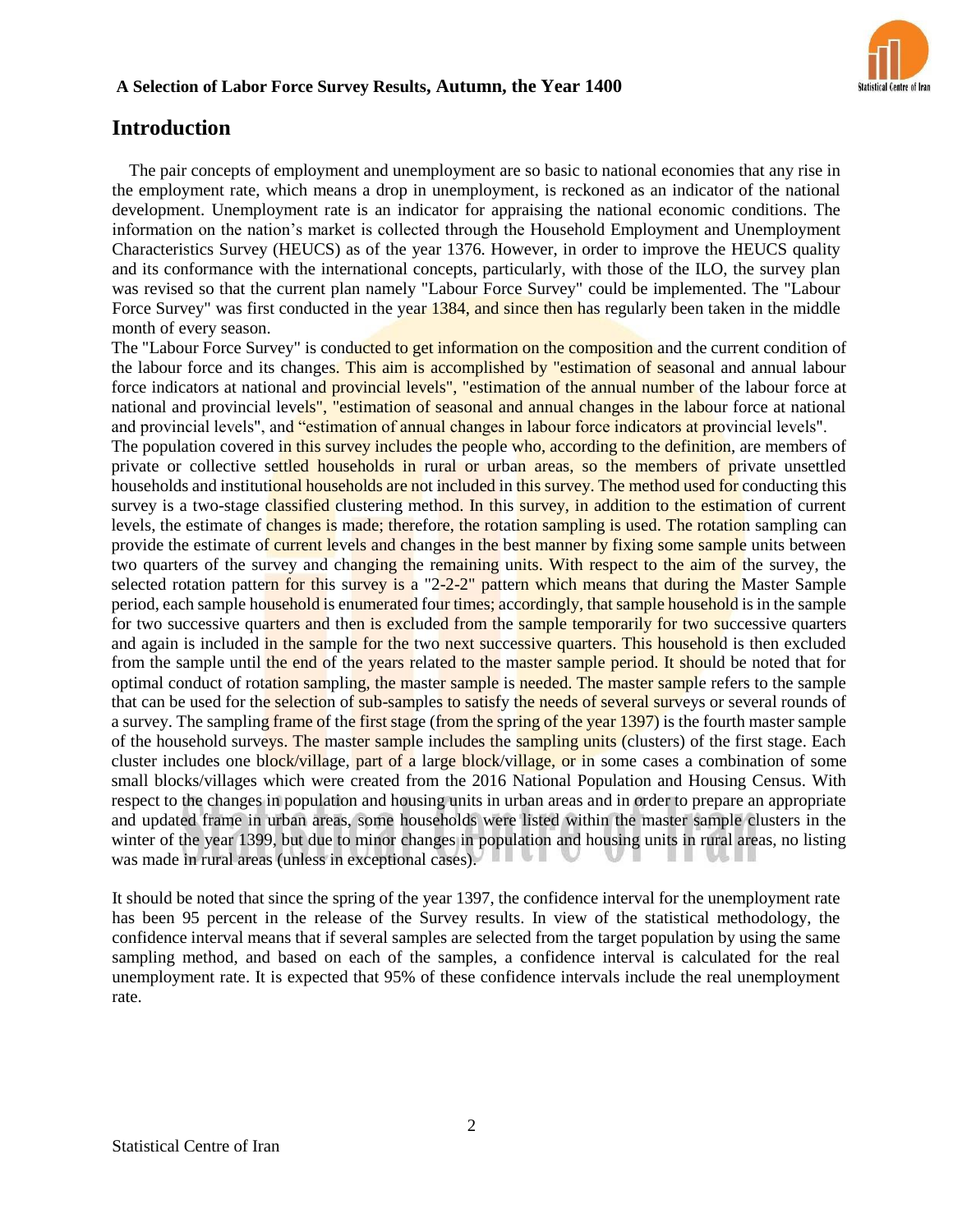

It should be mentioned that according to the studies conducted, due to social changes in the entry age into the labour market in recent years in different countries, the minimum age at 15 has been considered for reviewing key indicators of the labour market. Due to similar changes in our country, the major indicators of the country's labour market have been calculated and presented based on the population aged 15 and over since the spring of the year 1398.

# **Findings**

Based on the results of this survey for the autumn of the year 1400, major indicators of the labour market and its changes in this season compared to the autumn of the year 1399, are presented in Table 1. Besides, table 2 shows the major indicators of the labour market by province.

## **Figure 1 provides the major indicators of labour market in the autumn of the year 1400**



#### **Major Indicators of Labour Market in the Autumn of the Year 1400 (1000 persons)**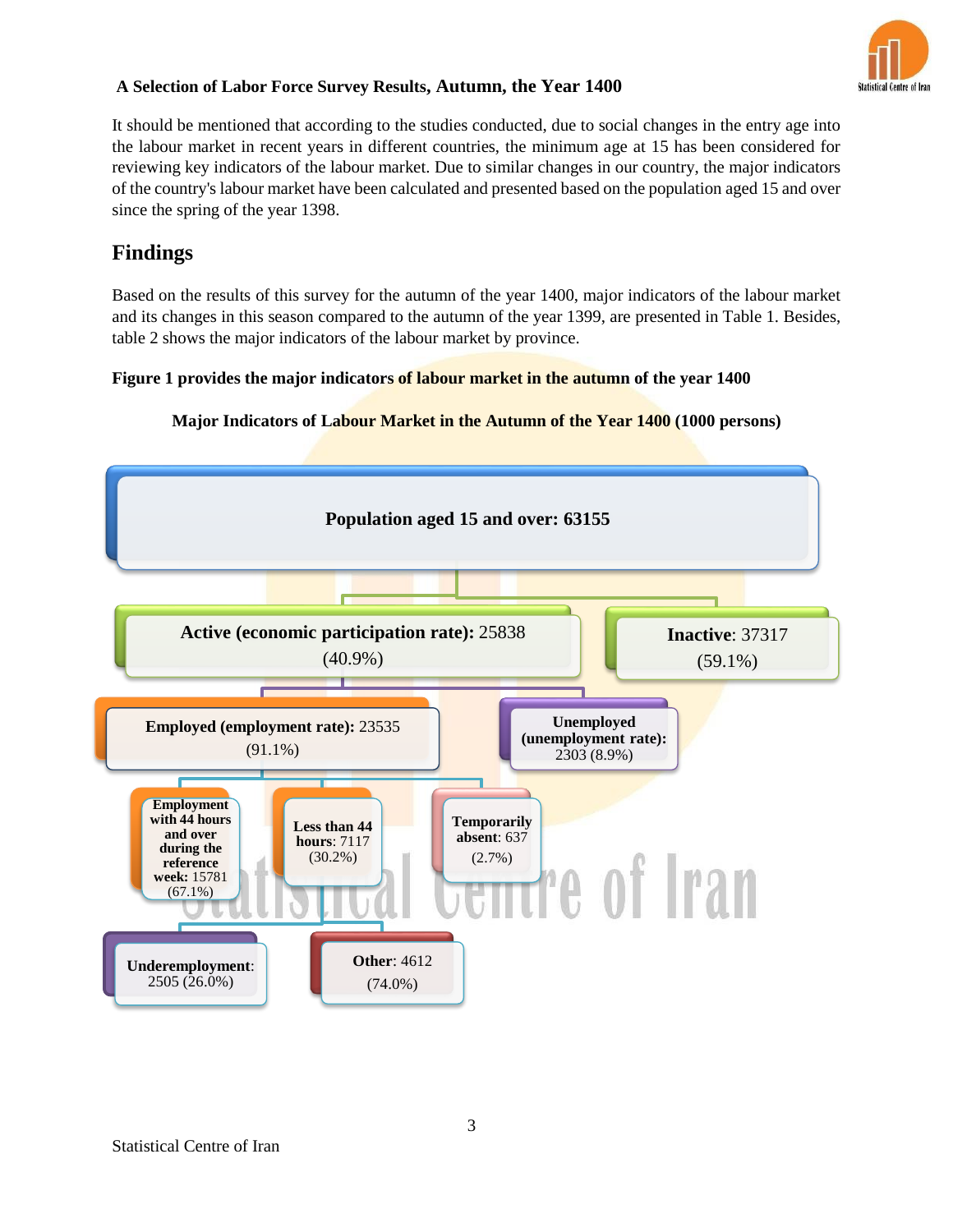

A review of the economic participation rate for the population aged 15 and over (activity rate) reveals that 40.9% of the population at working-age (15 years and over) are economically active; i.e., they lie either in the employed or the unemployed group. In addition, the results indicate that the economic participation rate stands higher for men compared to women, and rural areas in contrast to urban areas. The review of the trend of changes in national economic participation rate shows that this indicator decreased by 0.5 percent compared with the corresponding season of the previous year (autumn of the year 1399). The study of the employment rate of the population aged 15 and over shows that 37.3 percent of the working-age population (15 years and over) was employed. This indicator stands higher for men and rural areas compared to women and urban areas.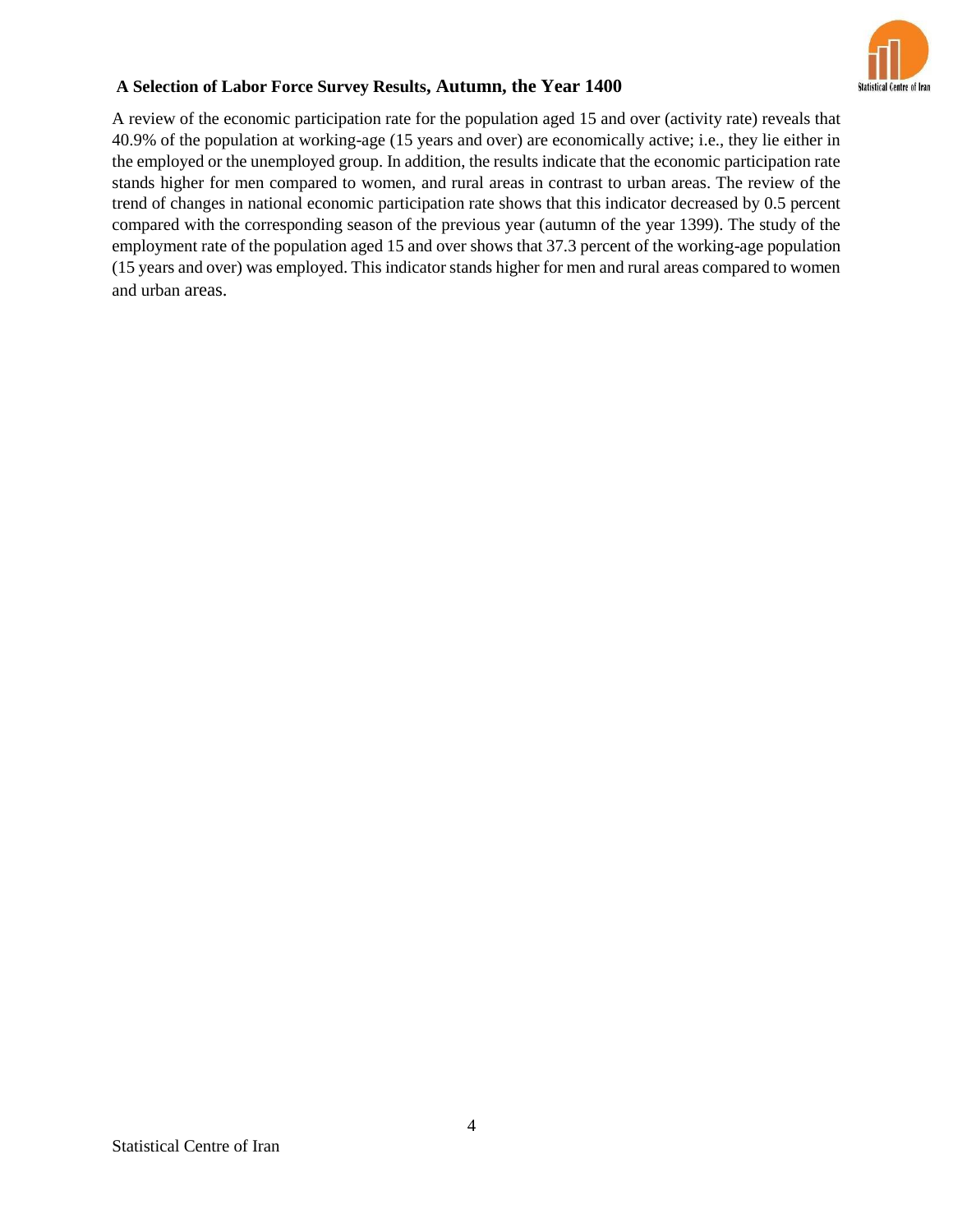

# **TABLE 1. MAJOR LABOUR MARKET INDICATORS AND THEIR CHANGES BY SEX, URBAN AND RURAL AREAS; AUTUMN OF THE YEAR 1400 COMPARED TO THE AUTUMN OF THE YEAR 1399**

| (Number person; rate, share and ratio: percent)                                                                               |        |                                |                             |           |                             |                             |           |                             |                             |           |
|-------------------------------------------------------------------------------------------------------------------------------|--------|--------------------------------|-----------------------------|-----------|-----------------------------|-----------------------------|-----------|-----------------------------|-----------------------------|-----------|
| <b>Labour force indicators</b>                                                                                                |        | <b>Total country</b>           |                             |           | <b>Male</b>                 |                             |           | <b>Female</b>               |                             |           |
|                                                                                                                               |        | Autumn.<br>the year<br>1400    | Autumn,<br>the year<br>1399 | Changes   | Autumn,<br>the year<br>1400 | Autumn,<br>the year<br>1399 | Changes   | Autumn,<br>the year<br>1400 | Autumn,<br>the year<br>1399 | Changes   |
| Population aged 15 and<br>over <sup>1</sup>                                                                                   | Number | 63155203<br>62440077<br>715126 |                             | 31554621  | 31211167                    | 343454                      | 31600582  | 31228910                    | 371672                      |           |
| Economic participation                                                                                                        | Rate   | 40.9                           | 41.4                        | $-0.5$    | 68.7                        | 68.8                        | $-0.1$    | 13.1                        | 14.1                        | $-1.0$    |
| rate of population aged 15<br>and over                                                                                        | Number | 25838155                       | 25848781                    | $-10626$  | 21689126                    | 21457821                    | 231305    | 4149029                     | 4390960                     | $-241931$ |
| Employment rate of                                                                                                            | Ratio  | 37.3                           | 37.5                        | $-0.2$    | 63.5                        | 63.2                        | 0.3       | 11.1                        | 11.8                        | $-0.7$    |
| population aged 15 and<br>over                                                                                                | Number | 23535175                       | 23413064                    | 122111    | 20039314                    | 19722258                    | 317056    | 3495861                     | 3690806                     | $-194945$ |
| Unemployment of                                                                                                               | Rate   | 8.9                            | 9.4                         | $-0.5$    | 7.6                         | 8.1                         | $-0.5$    | 15.7                        | 15.9                        | $-0.2$    |
| population aged 15 and<br>over                                                                                                | Number | 2302979                        | 2435717                     | $-132738$ | 1649811                     | 1735563                     | $-85752$  | 653168                      | 700153                      | -46985    |
| Unemployment of                                                                                                               | Rate   | 23.6                           | 23.7                        | $-0.1$    | 20.7                        | 21.2                        | $-0.5$    | 37.9                        | 36.2                        | 1.7       |
| population aged 15-24                                                                                                         | Number | 545706                         | 565593                      | -19887    | 397843                      | 419854                      | $-22011$  | 147863                      | 145739                      | 2124      |
| Unemployment of<br>population aged 18-35                                                                                      | Rate   | 16.1                           | 16.5                        | $-0.4$    | 13.4                        | 13.6                        | $-0.2$    | 28                          | 28.7                        | $-0.7$    |
|                                                                                                                               | Number | 1612714                        | 1750676                     | $-137962$ | 1092112                     | 1170400                     | $-78288$  | 520603                      | 580275                      | -59673    |
| Unemployment of the<br>population aged 15 and<br>over graduated from higher<br>education institutes                           | Rate   | 13.8                           | 14.3                        | $-0.5$    | 10.1                        | 10.3                        | $-0.2$    | 22.6                        | 23.4                        | $-0.8$    |
|                                                                                                                               | Number | 974518                         | 980018                      | $-5500$   | 498667                      | 487755                      | 10912     | 475851                      | 492264                      | $-16413$  |
| Employment in<br>agriculture sector                                                                                           | Share  | 15.4                           | 16.7                        | $-1.3$    | 15.4                        | 16.6                        | $-1.2$    | 15.4                        | 17.1                        | $-1.7$    |
|                                                                                                                               | Number | 3629807                        | 3904547                     | $-274740$ | 3089799                     | 3272005                     | $-182206$ | 540008                      | 632542                      | $-92534$  |
| Employment in<br>manufacturing sector                                                                                         | Share  | 34.7                           | 34.3                        | 0.4       | 36                          | 35.3                        | 0.7       | 26.9                        | 28.9                        | $-2.0$    |
|                                                                                                                               | Number | 8163113                        | 8022726                     | 140387    | 7221673                     | 6955136                     | 266537    | 941441                      | 1067591                     | $-126150$ |
| Employment in services                                                                                                        | Share  | 49.9                           | 49                          | 0.9       | 48.5                        | 48.1                        | 0.4       | 57.6                        | 53.9                        | 3.7       |
| sector                                                                                                                        | Number | 11737979                       | 11481590                    | 256389    | 9723807                     | 9491760                     | 232047    | 2014173                     | 1989831                     | 24342     |
| Underemployment                                                                                                               | Share  | 10.6                           | 9.9                         | 0.7       | 11.7                        | 10.9                        | 0.8       | 4.6                         | 4.3                         | 0.3       |
|                                                                                                                               | Number | 2505426                        | 2307195                     | 198231    | 2343435                     | 2148190                     | 195245    | 161991                      | 159005                      | 2986      |
| The share of the<br>unemployed higher<br>education graduates aged<br>15 and over out of the<br>total unemployed<br>population | Share  | 42.3                           | 40.2                        | 2.1       | 30.2                        | 28.1                        | 2.1       | 72.9                        | 70.3                        | 2.6       |
| The share of the<br>employed higher<br>education graduates aged<br>15 and over out of the<br>total employed population        | Share  | 25.8                           | 25                          | 0.8       | 22.2                        | 21.6                        | 0.6       | 46.5                        | 43.6                        | 2.9       |

-The difference between the total number of employees and the summation of employees in the three sectors is due to the

unannounced (not stated) figures in the major sectors of economic activity.

- The difference is due to rounding.

1. The target population of the labour force survey is the people at working age from private settled and collective households in urban and rural areas.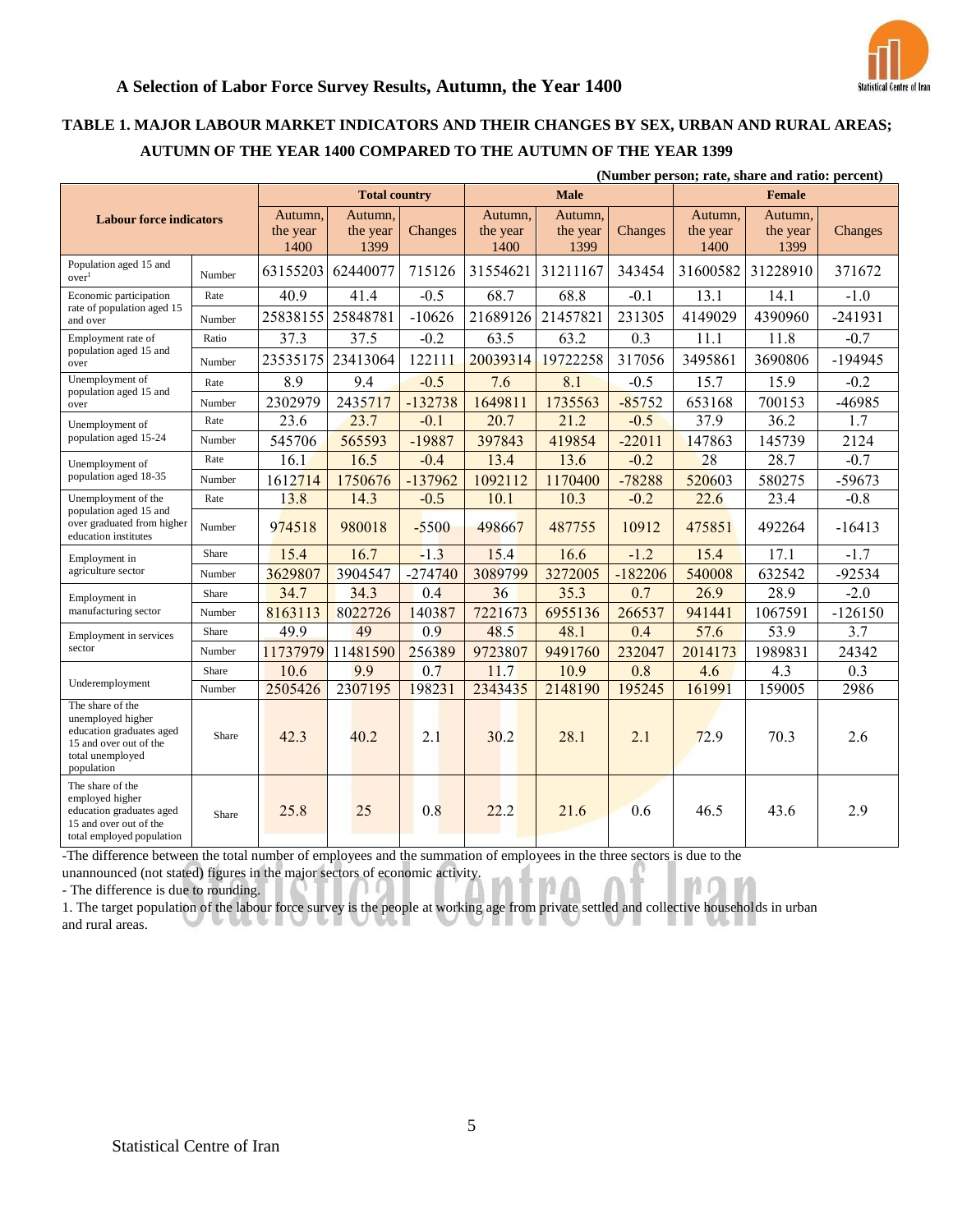

#### **TABLE 1. MAJOR LABOUR MARKET INDICATORS AND THEIR CHANGES BY SEX, URBAN AND RURAL AREAS; AUTUMN OF THE YEAR 1400 COMPARED TO THE AUTUMN OF THE YEAR 1399(continued) (Number person; rate, share and ratio: percent)**

|                                                                                                                         |                                                      | <b>Urban areas</b>   |                | $\mu$ vannoci personi, rate, snare anu ratio. percent $\mu$<br><b>Rural areas</b> |                          |          |           |
|-------------------------------------------------------------------------------------------------------------------------|------------------------------------------------------|----------------------|----------------|-----------------------------------------------------------------------------------|--------------------------|----------|-----------|
| <b>Labour force indicators</b>                                                                                          | Autumn,<br>Autumn,<br>the year 1399<br>the year 1400 |                      | <b>Changes</b> | Autumn,<br>the year 1400                                                          | Autumn,<br>the year 1399 | Changes  |           |
| Population aged 15 and over <sup>1</sup>                                                                                | Number                                               | 48608446             | 47828892       | 779554                                                                            | 14546757                 | 14611185 | $-64428$  |
| Economic participation rate of                                                                                          | Rate                                                 | 40.3                 | 40.5           | $-0.2$                                                                            | 42.9                     | 44.2     | $-1.3$    |
| population aged 15 and<br>over                                                                                          | Number                                               | 19600217             | 19388232       | 211985                                                                            | 6237937                  | 6460549  | $-222612$ |
| Employment rate of population                                                                                           | Ratio                                                | 36.5                 | 36.4           | 0.1                                                                               | 40.0                     | 41.0     | $-1.0$    |
| aged 15 and over                                                                                                        | Number                                               | 17722360<br>17417627 |                | 304733                                                                            | 5812815                  | 5995437  | $-182622$ |
| Unemployment of population aged                                                                                         | Rate                                                 | 9.6                  | 10.2           | $-0.6$                                                                            | 6.8                      | 7.2      | $-0.4$    |
| 15 and over                                                                                                             | Number                                               | 1877857              | 1970605        |                                                                                   | 425122                   | 465111   | -39989    |
| Unemployment of population aged                                                                                         | Rate                                                 | 26.0                 | 26.0           | 0.0                                                                               | 17.6                     | 18.6     | $-1.0$    |
| 15-24                                                                                                                   | Number                                               | 430284               | 430020         | 264                                                                               | 115421                   | 135573   | $-20152$  |
| Unemployment of population aged                                                                                         | Rate                                                 | 17.2                 | 17.5           | $-0.3$                                                                            | 12.5                     | 13.4     | $-0.9$    |
| 18-35                                                                                                                   | <b>Number</b>                                        | 1322094              | 1410872        | $-88778$                                                                          | 290621                   | 339804   | -49183    |
| Unemployment of the population                                                                                          | Rate                                                 | 13.4                 | 13.7           | $-0.3$                                                                            | 17.7                     | 20.0     | $-2.3$    |
| aged 15 and over graduated from<br>higher<br>education institutes                                                       | Number                                               | 866320               | 854482         | 11838                                                                             | 108198                   | 125536   | $-17338$  |
|                                                                                                                         | Share                                                | 6.0                  | 6.4            | $-0.4$                                                                            | 44.1                     | 46.6     | $-2.5$    |
| Employment in agriculture sector                                                                                        | Number                                               | 1066776              | 1112026        | $-45250$                                                                          | 2563031                  | 2792522  | $-229491$ |
| Employment in manufacturing                                                                                             | Share                                                | 35.8                 | 35.5           | 0.3                                                                               | 31.2                     | 30.7     | 0.5       |
| sector                                                                                                                  | Number                                               | 6350069              | 6179534        | 170535                                                                            | 1813044                  | 1843193  | $-30149$  |
| Employment in services                                                                                                  | Share                                                | 58.1                 | 58.1           | 0.0                                                                               | 24.7                     | 22.7     | 2.0       |
| sector                                                                                                                  | Number                                               | 10301461             | 10122369       | 179092                                                                            | 1436519                  | 1359222  | 77297     |
|                                                                                                                         | Share                                                | 9.5                  | 8.4            | 1.1                                                                               | 14.2                     | 14.0     | 0.2       |
| Underemployment                                                                                                         | Number                                               | 1679963              | 1469245        | 210718                                                                            | 825463                   | 837950   | $-12487$  |
| The share of the unemployed<br>higher education graduates<br>aged 15 and over out of the total<br>unemployed population | Share                                                | 46.1                 | 43.4           | 2.7<br>11                                                                         | 25.5                     | 27.0     | $-1.5$    |
| The share of the employed higher<br>education graduates<br>aged 15 and over out of the total<br>employed population     | Share                                                | 31.5                 | 30.8           | 0.7                                                                               | 8.7                      | 8.4      | 0.3       |

-The difference between the total number of employees and the summation of employees in the three sectors is due to the unannounced (not stated) figures in the major sectors of economic activity.

- The difference is due to rounding.

1. The target population of the labour force survey is the people at working age from private settled and collective households in urban and rural areas.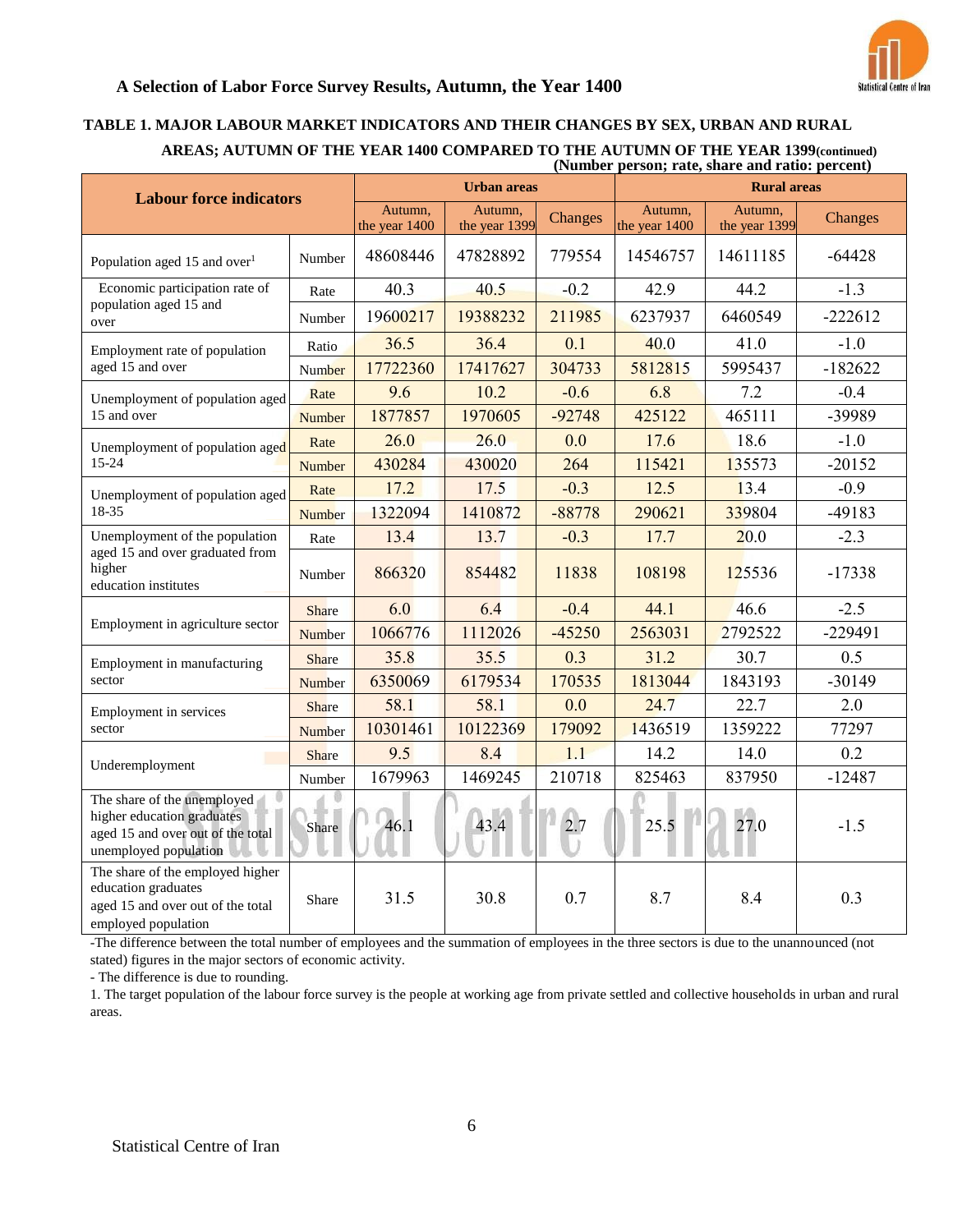

A review of employment in major economic sectors indicates that the services sector holds the biggest share of employment with 49.9%, followed by the manufacturing sector with 34.7% and the agriculture sector with 15.4%. In the autumn of the year 1400, the share of the employed people to the agriculture decreased by 1.3 percent, but the share of the employed people in the manufacturing and the service sectors increased by 0.4 and 0.9 percent, respectively, in comparison with the corresponding season in the previous year(autumn, the year 1399).

A review of the unemployment rate among the population aged 15 and over shows that 8.9 percent of the economically active population was unemployed. Moreover, based on the confidence interval of 95%, the total national unemployment rate was between 8.5 and 9.3 percent with an 8.9 percent point estimation. This means that this interval with the confidence of 95 percent covers the national real unemployment rate. Based on the results, the unemployment rate was higher for women and urban areas than men and rural areas. A review of the trend of changes that happened in the indicator at the national level shows that this indicator experienced a 0.5 percent decrease compared to the corresponding season in the previous year (autumn, the year 1399).

Studying the unemployment rate among the youths aged 15-24 indicates that 23.6 percent of the economically active population at this age group was unemployed. This indicator stands higher for women and urban areas than for men and rural areas. A review of the trend of the changes in the national unemployment rate among the youths aged 15-24 shows that the indicator decreased by 0.1% from the corresponding season in the previous year (autumn, the year 1399).

The unemployment rate among the 18-35 age group indicates that 16.1% of the active population aged 18-35 was unemployed. This indicator stands higher for women and urban areas than men and rural areas. A review of the trend of the changes among the 18-35 age group shows that this indicator fell by 0.4% compared to the corresponding season in the previous year (autumn, the year 1399).

Reviewing the unemployment rate among the higher education graduates aged 15 and over shows that 13.8 percent of the active population among higher education graduates was unemployed. This indicator stands higher for women and rural areas than men and urban areas. A review of the trend of the changes suggests that this indicator dropped by 0.5% in the autumn of the year 1400 compared to the corresponding season in the previous year (autumn, the year 1399).

The underemployment share tells that 10.6% of the total employed population was underemployed. The indicator stands higher for men and rural areas than for women and urban areas. The underemployment share in the autumn of the year 1400 experienced a 0.7 percent increase compared to the corresponding season in the previous year (autumn, the year 1399).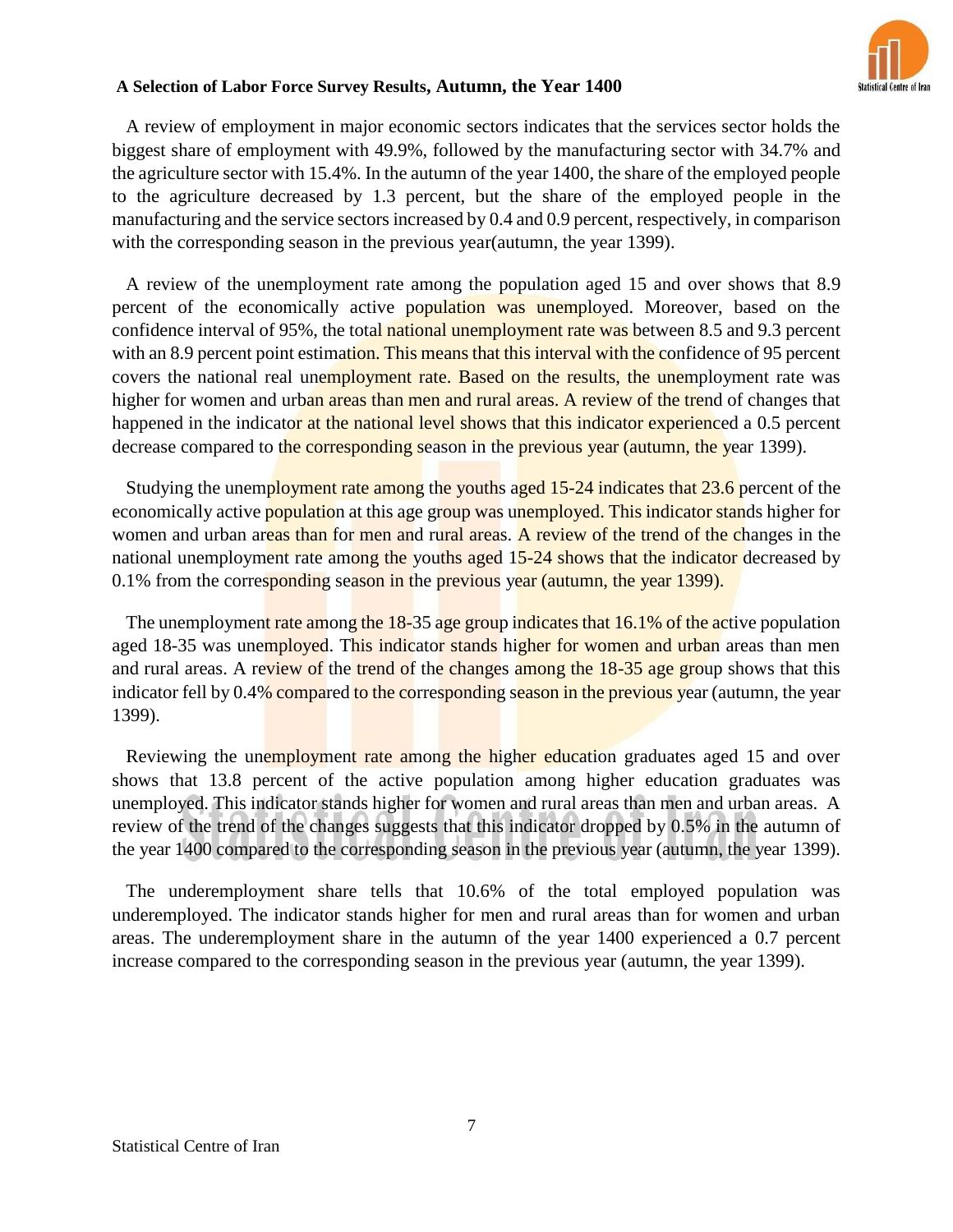

Studying the share of the employed population aged 15 and over with the usual working shows that 37.4% of the employed people typically work 49 hours and over per week. This indicator, which is one of the decent work indicators, illustrates that a large share of the employed population works more than the standard hour. This indicator experienced a rise of 0.5% compared to the corresponding season in the previous year (autumn, the year 1399).

In the autumn of the year 1400, the share of unemployed higher education graduates out of the total unemployed population was 42.3 percent. The indicator stands higher for women and urban areas than for men and rural areas. A review of the changes shows that this indicator experienced a 2.1 percent rise compared to the corresponding season in the previous year (autumn, the year 1399).

In the autumn of the year 1400, the share of the employed higher education graduates out of the total employed people was 25.8 percent. The indicator stands higher for women and urban areas than for men and rural areas. A review of the changes suggests that this indicator increased by 0.8 percent over the corresponding season in the previous year (autumn, the year 1399).

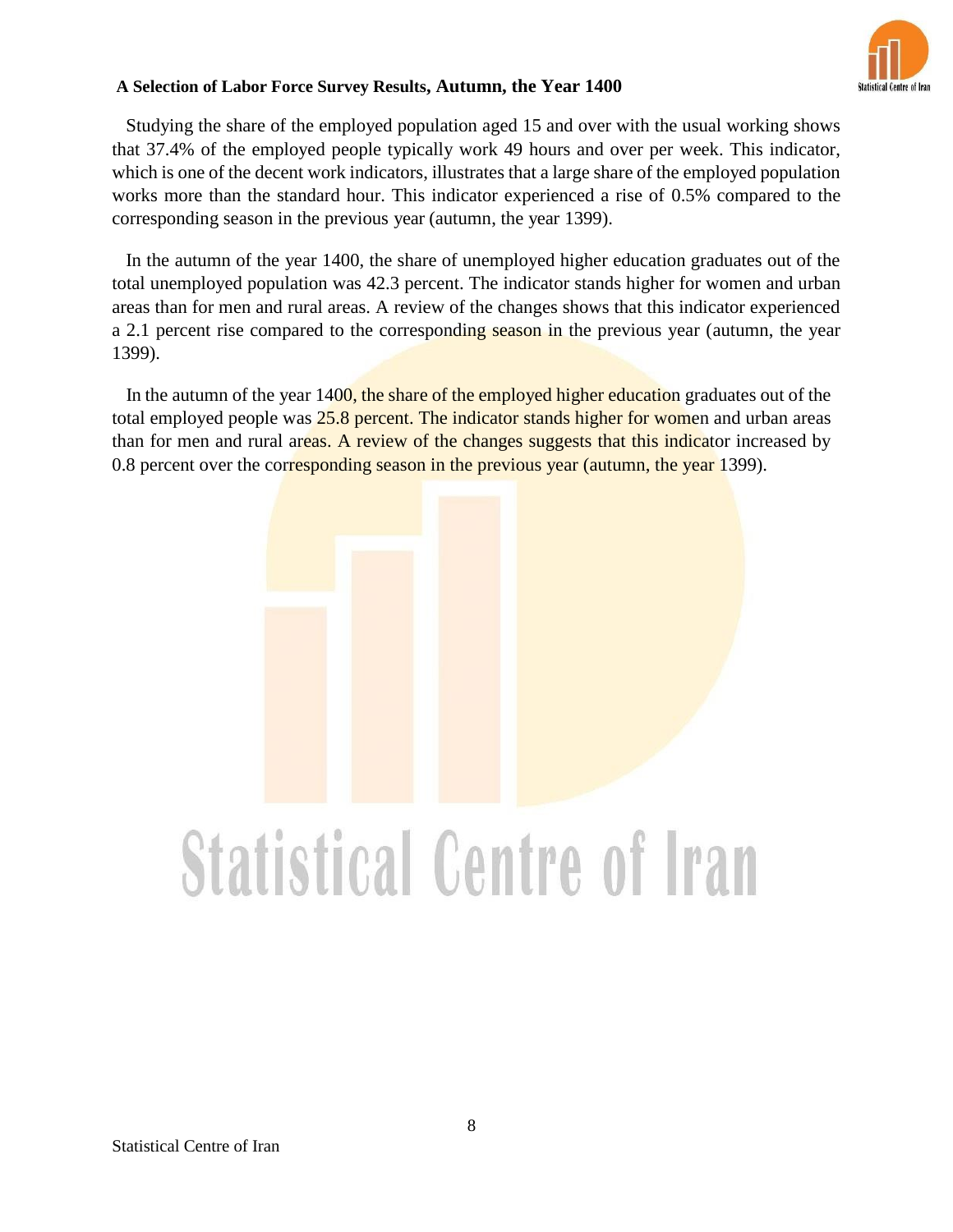

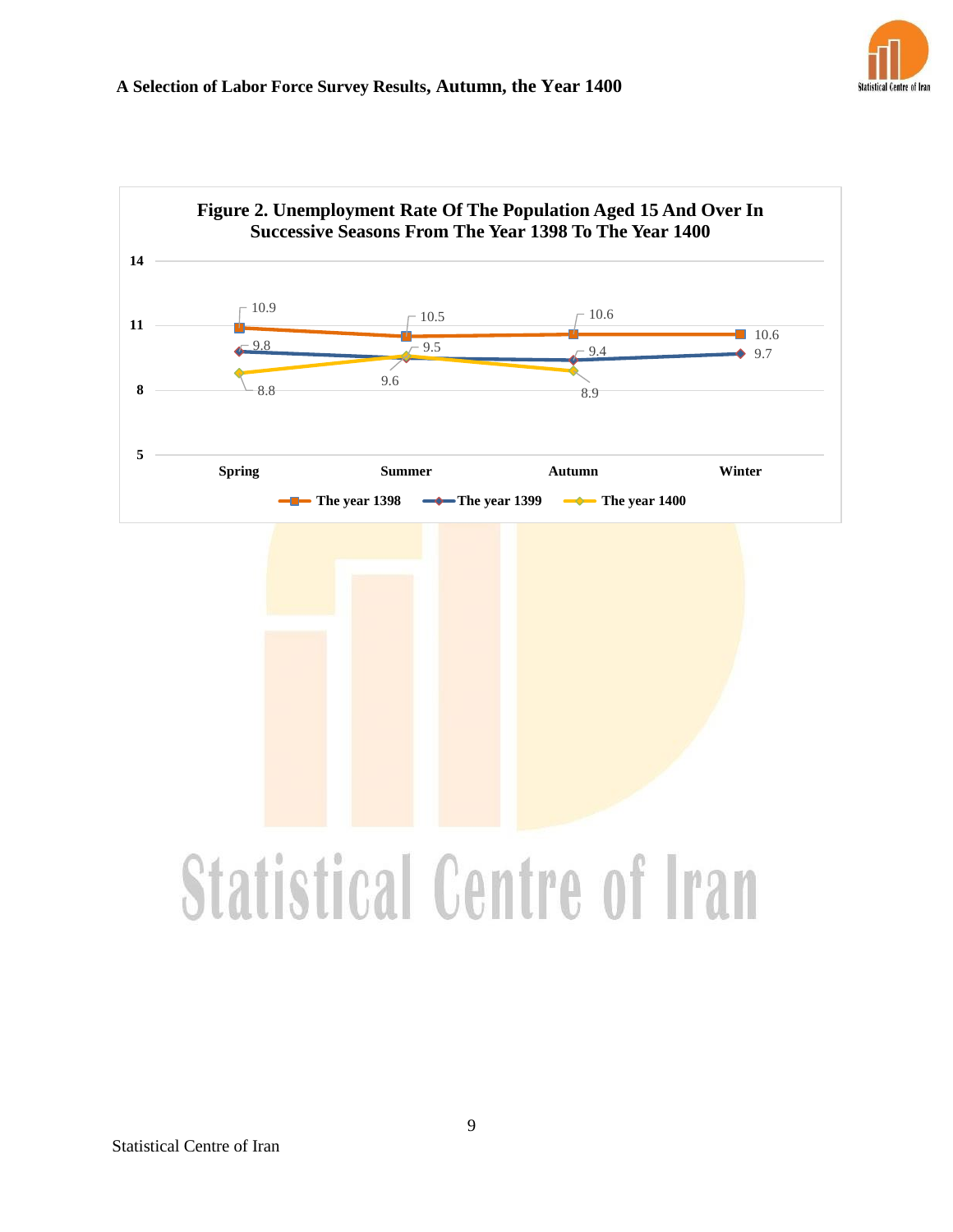

Table 2 shows some major labour market indicators for the population aged 15 and over in the autumn, the year 1400, in comparison with the autumn, the year 1399 by province.

## **TABLE 2- MAJOR LABOUR MARKET INDICATORS FOR THE POPULATION AGED 15 AND OVER IN THE AUTUMN, THE YEAR 1400, IN COMPARISON WITH THE AUTUMN, THE YEAR 1399 BY PROVINCE (percent)**

|                             | Economic participation   |                          |                          |  |                          |                     | Unemployment rate                    |                          |  |
|-----------------------------|--------------------------|--------------------------|--------------------------|--|--------------------------|---------------------|--------------------------------------|--------------------------|--|
|                             | rate                     | Employment ratio         |                          |  | Autumn, the year 1400    |                     |                                      |                          |  |
| Province<br>(Ostan)         | Autumn, the<br>year 1400 | Autumn, the<br>year 1399 | Autumn, the<br>year 1400 |  | Autumn, the<br>year 1399 | Point<br>estimation | 95 percent<br>confidence<br>interval | Autumn, the<br>year 1399 |  |
| Total country               | 40.9                     | 41.4                     | 37.3                     |  | 37.5                     | 8.9                 | $(8.5-9.3)$                          | 9.4                      |  |
| East Azarbayejan            | 40.8                     | 41.8                     | 38.3                     |  | 38.3                     | 6.1                 | $(5.1 - 7.2)$                        | 8.4                      |  |
| West Azarbayejan            | 43.4                     | 42.5                     | 38.2                     |  | 35.9                     | 12.1                | $(10.2 - 14.1)$                      | 15.5                     |  |
| Ardebil                     | 46.9                     | 46.7                     | 41.3                     |  | 43.1                     | 12.0                | $(9.5-14.5)$                         | 7.8                      |  |
| Esfahan                     | 40.5                     | 40.9                     | 35.9                     |  | 36.6                     | 11.4                | $(9.5-13.3)$                         | 10.4                     |  |
| Alborz                      | 39.6                     | 41.1                     | 36.3                     |  | 36.4                     | 8.3                 | $(6.8-9.8)$                          | 11.4                     |  |
| <b>Ilam</b>                 | 34.0                     | 34.0                     | 31.6                     |  | 32.3                     | 7.2                 | $(5.6 - 8.7)$                        | 5.1                      |  |
| <b>Bushehr</b>              | 39.4                     | 38.9                     | 35.9                     |  | 35.4                     | 8.7                 | $(11.1-6.4)$                         | 9                        |  |
| Tehran                      | 41.5                     | 39.3                     | 38.2                     |  | 36.6                     | 7.9                 | $(6.4 - 9.4)$                        | 6.8                      |  |
| Chaharmahal &<br>Bakhtiyari | 41.0                     | 44.1                     | 36.6                     |  | 38.8                     | 10.9                | $(9.1 - 12.8)$                       | 11.9                     |  |
| South Khorasan              | 41.0                     | 42.7                     | 38.1                     |  | 39.8                     | 7.0                 | $(5.6 - 8.4)$                        | 6.6                      |  |
| Khorasan-e-Razavi           | 42.7                     | 47.2                     | 40.4                     |  | 44.8                     | 5.3                 | $(4.0-6.7)$                          | 5.1                      |  |
| North Khorasan              | 45.0                     | 47.2                     | 41.3                     |  | 43.3                     | 8.3                 | $(6.5 - 10.2)$                       | 8.1                      |  |
| Khuzestan                   | 39.2                     | 41.3                     | 34.8                     |  | 35.1                     | 11.4                | $(9.7-13.1)$                         | 14.9                     |  |
| Zanjan                      | 43.1                     | 45.8                     | 40.6                     |  | 42.5                     | 5.8                 | $(4.4 - 7.3)$                        | 7.2                      |  |
| Semnan                      | 38.1                     | 37.1                     | 35.6                     |  | 34.6                     | 6.6                 | $(5.3 - 7.9)$                        | 6.7                      |  |
| Sistan & Baluchestan        | 34.9                     | 32.9                     | 31.9                     |  | 29.9                     | 8.7                 | $(6.4-11.0)$                         | 8.9                      |  |
| Fars                        | 37.8                     | 37.7                     | 34.8                     |  | 34.6                     | 7.9                 | $(6.3 - 9.6)$                        | 8.2                      |  |
| Qazvin                      | 44.1                     | 42.9                     | 40.8                     |  | 38.0                     | 7.5                 | $(5.8 - 9.2)$                        | 11.4                     |  |
| Qom                         | 36.6                     | 38.0                     | 33.1                     |  | 35.0                     | 9.5                 | $(7.8 - 11.3)$                       | 8                        |  |
| Kordestan                   | 42.3                     | 44.1                     | 37.7                     |  | 38.3                     | 10.9                | $(9.0 - 12.8)$                       | 13.1                     |  |
| Kerman                      | 39.6                     | 39.6                     | 35.2                     |  | 35.5                     | 11.3                | $(9.7 - 12.9)$                       | 10.3                     |  |
| Kermanshah                  | 42.2                     | 44.0                     | 36.6                     |  | 38.5                     | 13.2                | $(11.0 - 15.5)$                      | 12.4                     |  |
| Kohgiluyeh &<br>Boyerahmad  | 34.7                     | 35.4                     | 31.4                     |  | 31.4                     | 9.6                 | $(7.4-11.9)$                         | 11.4                     |  |
| Golestan                    | 38.5                     | 38.9                     | 35.7                     |  | 35.3                     | 7.4                 | $(5.9 - 8.9)$                        | 9.3                      |  |
| Gilan                       | 45.0                     | 44.3                     | 41.1                     |  | 39.6                     | 8.7                 | $(7.1 - 10.3)$                       | 10.5                     |  |
| Lorestan                    | 40.4                     | 40.8                     | 35.3                     |  | 35.5                     | 12.8                | $(10.6 - 14.9)$                      | 13.1                     |  |
| Mazandaran                  | 42.8                     | 43.9                     | 40.1                     |  | 40.5                     | 6.5                 | $(5.0 - 8.0)$                        | 7.6                      |  |
| Markazi                     | 37.1                     | 35.7                     | 34.2                     |  | 32.8                     | 7.7                 | $(6.1 - 9.4)$                        | 8.2                      |  |
| Hormozgan                   | 42.5                     | 50.5                     | 36                       |  | 43.5                     | 15.3                | $(13.1 - 17.5)$                      | 13.8                     |  |
| Hamedan                     | 41.0                     | 42.2                     | 37.8                     |  | 38.3                     | 7.8                 | $(6.1 - 9.5)$                        | 9.3                      |  |
| Yazd                        | 45.8                     | 45.6                     | 41.0                     |  | 39.6                     | 10.5                | $(8.5 - 12.6)$                       | 13.2                     |  |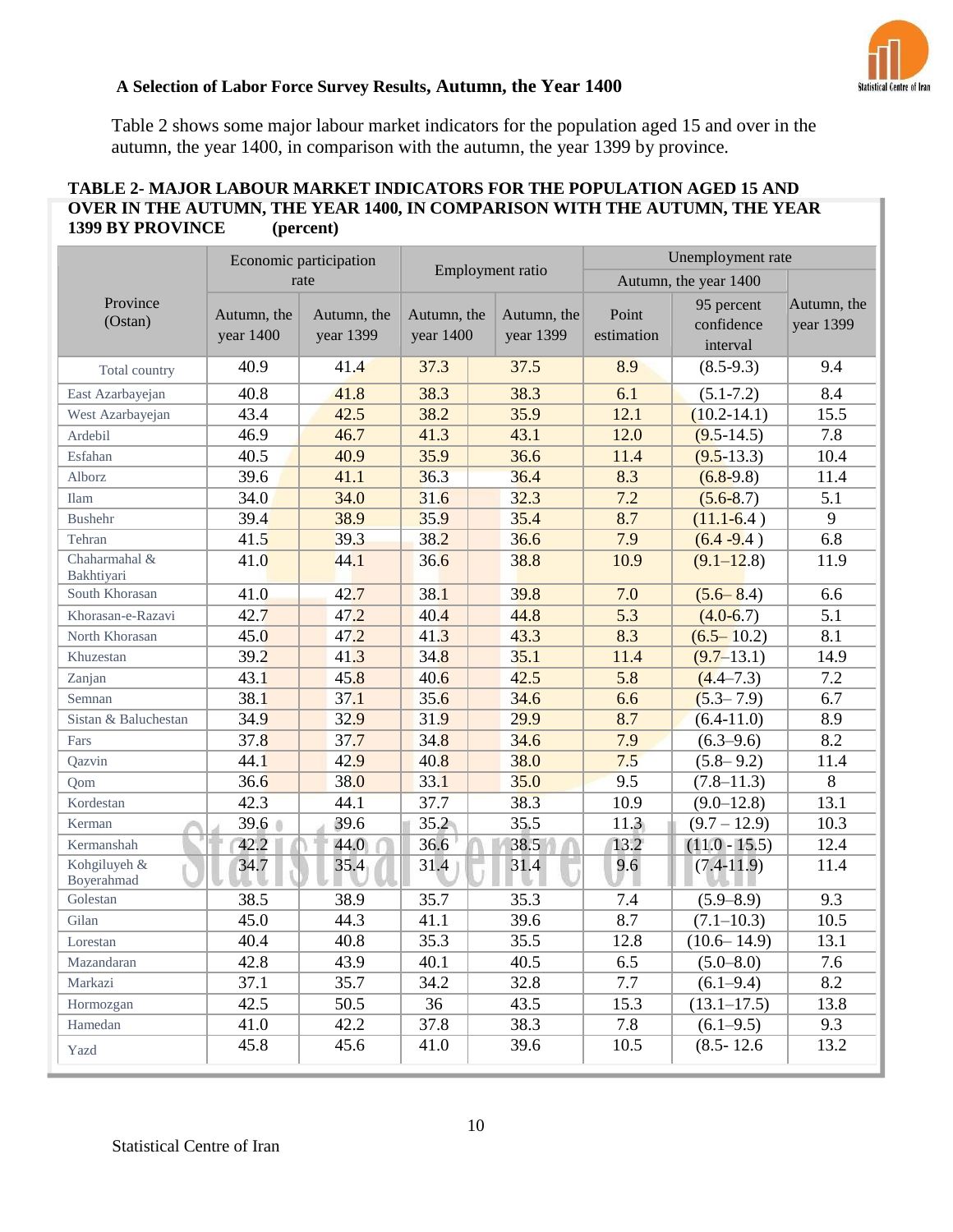

# **Definitions and concepts**

The Statistical Centre of Iran employs new international definitions and concepts based on the ICLS 1983<sup>1</sup> for measuring employment and unemployment in the Labour Force Survey as far as possible.

**Work**: This key term is used to determine the status of the economic activity of the people. The term "work" refers to the group of economic activities (mentally or physically) which are done for earning income (cash or in-kind) and its objective is to produce goods or services. Generally, the people who work are divided into two groups: self-employed, who work for themselves, and wage and salary earners, who earn money for the work they do.

**Statistical period (Reference week):** Refers to the second or third calendar week (Saturday to Friday) of the middle month of each season.

**Employed:** All people aged 15 or over who, according to the definition of work, have worked for at least one hour during the reference week or have temporarily left their job for one reason or another, are reckoned as employed. Persons who, without receiving any remuneration, work for a member of their household that is a relative (unpaid family workers); trainees who perform an activity in relation to the activity of the institute for apprenticeships during the training period, namely, they directly contribute to the production of goods or services, their activity is considered "work"; students who have worked during the reference week, according to the definition of work; and all people who are serving as a permanent and temporary cadre in the armed forces (armed forces, cadre personnel, soldiers, commissioned officers, noncommissioned officers of the military forces and the police) are considered employed.

Unemployed: The unemployed are all people aged 15 or over who have the following three criteria together: They

- 1. have no job during the reference week (not engaged in a wage/salary job or self-employment),
- 2. have been seeking jobs during the reference week and the preceding three weeks (have taken specific stages to seek paid employment or self-employment),
- 3. are available to work during the reference week or the following week (available for a wage/salary employment or self-employment). All people who, because of expecting to start a job in future or return to their former job, have not been seeking a job, but have had no job and have been available to work - are also considered unemployed.

**Labour force (active population):** is the sum of employed and unemployed persons.

W. L

**Underemployment:** The underemployed people are all employed people who have been present in or temporarily absent from the workplace and have worked less than 44 hours during the reference week due to economic reasons such as work recession, not finding a job with more hours, or non-work season, but have been willing and ready to do more work in the reference week.

<sup>&</sup>lt;sup>1</sup> ILO, Thirteenth International Conference of Labor Statisticians (Geneva, 1983).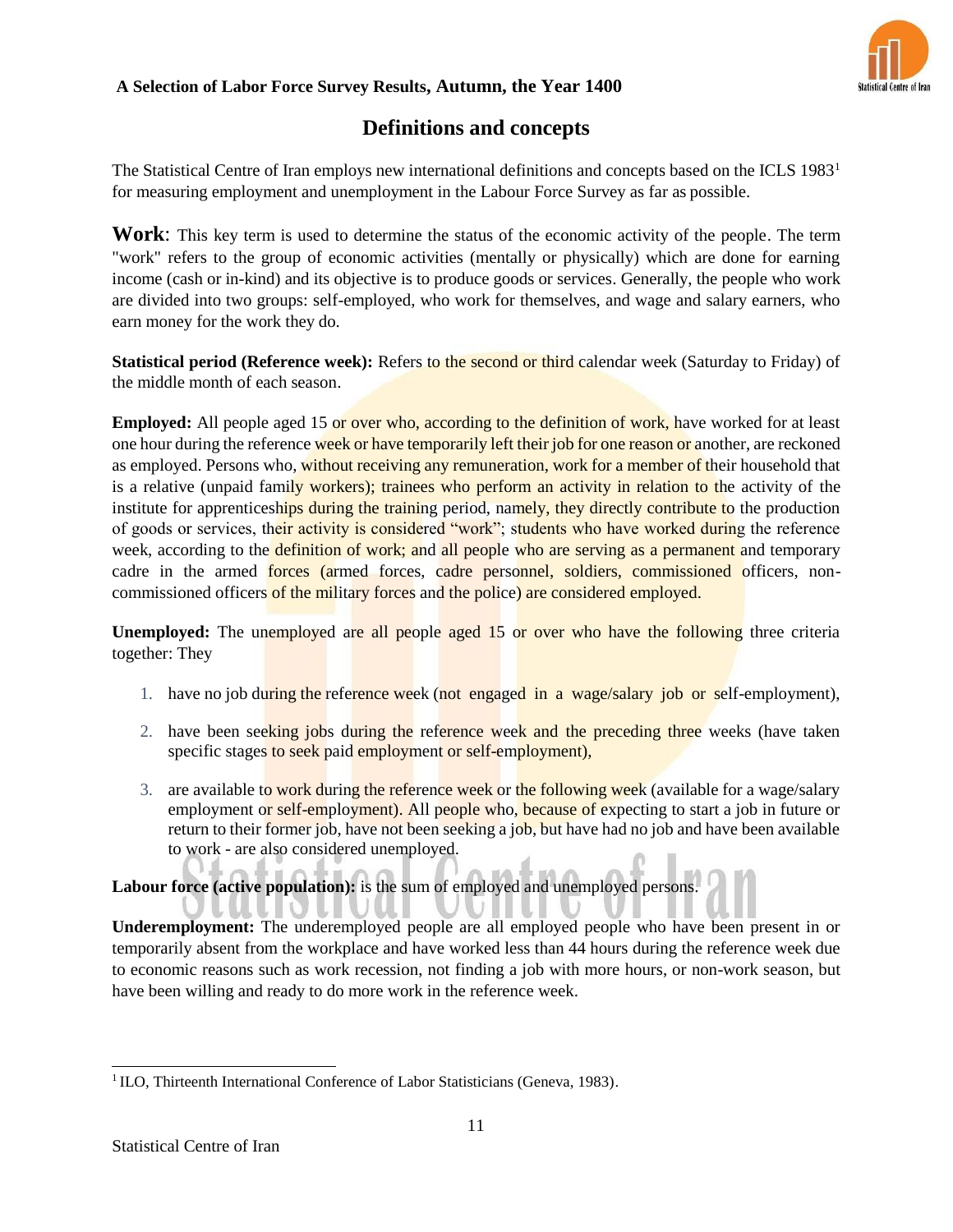

#### **Indicators**

#### **Economic participation rate (Economic activity rate):**

The ratio of the active population (employed  $\&$  unemployed) 15 years of age and over to the working age population 15 years of age and over multiplied by 100.

Economically active population aged 15 and over

| Economic participation rate $=$ | 100 |
|---------------------------------|-----|
|                                 |     |
|                                 |     |

Population aged 15 and over

**Employment ratio:** The ratio of the employed population aged 15 and over to the total population at working age, 15 years old and over multiplied by 100.

|                           | Employed population aged 15 and over                                                                   |
|---------------------------|--------------------------------------------------------------------------------------------------------|
| Employment ratio $=$      | $\times$ 100                                                                                           |
|                           | Population aged 15 and over                                                                            |
|                           |                                                                                                        |
| <b>Unemployment rate:</b> |                                                                                                        |
| 100.                      | The ratio of the unemployed population to the active population (employed & unemployed) multiplied by  |
|                           | Unemployed population aged 15 and over                                                                 |
| Unemployment rate $=$     | $\times 100$                                                                                           |
|                           | Active population aged 15 and over                                                                     |
| <b>Employment rate:</b>   |                                                                                                        |
| 100.                      | The ratio of the employed population to the active population (employed $\&$ unemployed) multiplied by |
|                           | Employed population aged 15 and over                                                                   |
| Employment rate $=$       | $\times$ 100 = 100-unemployment rate                                                                   |
|                           |                                                                                                        |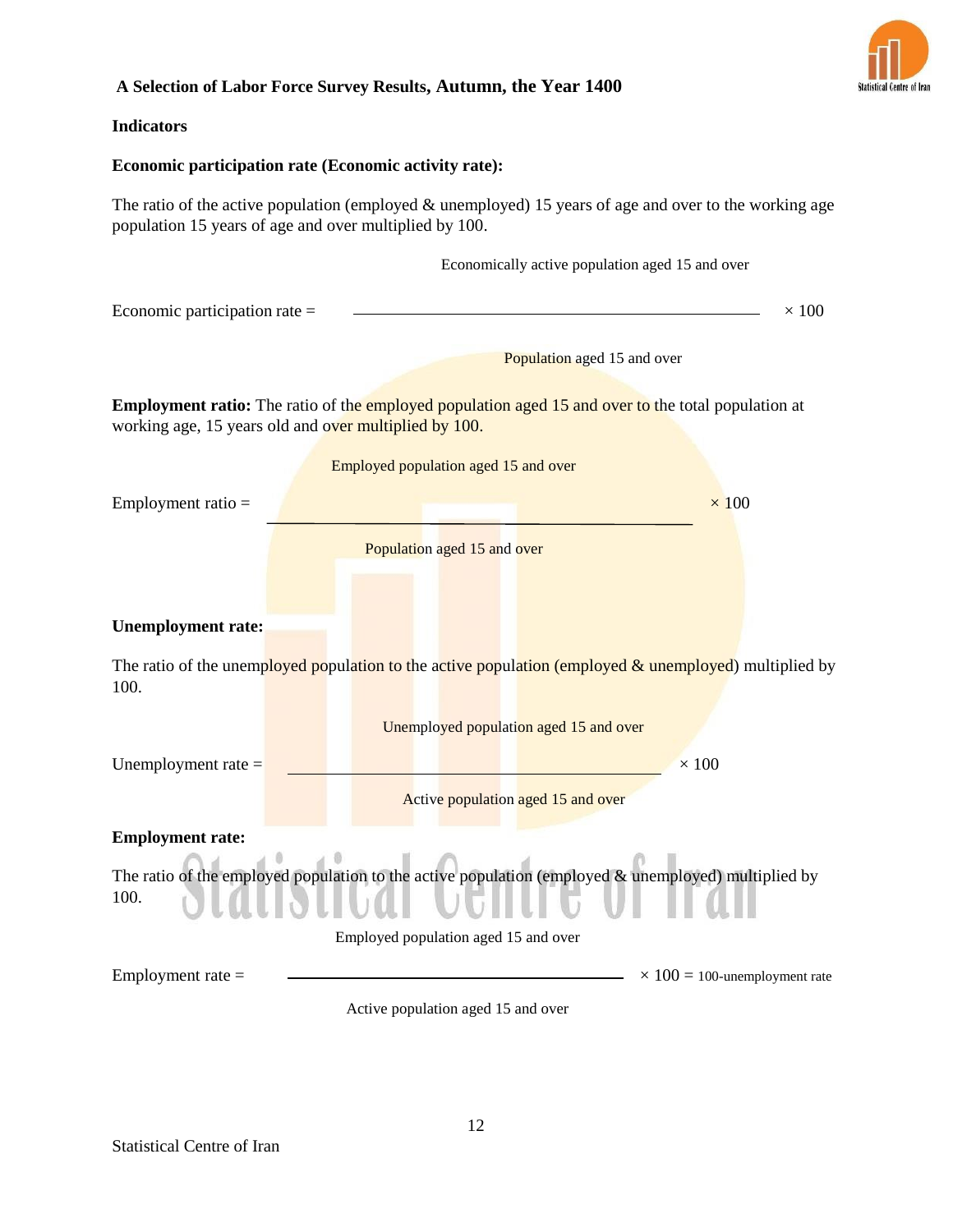

## **Unemployment rate of the population aged 15-24:**

The ratio of the unemployed population aged 15-24 to the economically active population aged 15-24 multiplied by 100.

|                                                                  | Unemployed population aged 15-24                                                                                                                                    |  |  |  |  |  |
|------------------------------------------------------------------|---------------------------------------------------------------------------------------------------------------------------------------------------------------------|--|--|--|--|--|
| Unemployment rate aged $15-24 =$                                 | $\sim 100$                                                                                                                                                          |  |  |  |  |  |
|                                                                  | Economically active population aged 15-24                                                                                                                           |  |  |  |  |  |
| Unemployment rate of the population aged 18-35                   |                                                                                                                                                                     |  |  |  |  |  |
| multiplied by 100.                                               | The ratio of the unemployed population aged 18-35 to the economically active population aged 18-35                                                                  |  |  |  |  |  |
|                                                                  | Unemployed population aged 18-35                                                                                                                                    |  |  |  |  |  |
| Unemployment rate aged $18-35 =$                                 | $\times 100$                                                                                                                                                        |  |  |  |  |  |
|                                                                  | Economically active population aged 18-35                                                                                                                           |  |  |  |  |  |
| Unemployment rate of higher education graduates:                 |                                                                                                                                                                     |  |  |  |  |  |
| 100.                                                             | The ratio of unemployed higher education graduates to active higher education graduates multiplied by                                                               |  |  |  |  |  |
|                                                                  | Unemployed higher education graduates                                                                                                                               |  |  |  |  |  |
|                                                                  |                                                                                                                                                                     |  |  |  |  |  |
|                                                                  | Economically active higher education graduates                                                                                                                      |  |  |  |  |  |
|                                                                  |                                                                                                                                                                     |  |  |  |  |  |
| Share of unemployed higher education graduates aged 15 and over: |                                                                                                                                                                     |  |  |  |  |  |
| multiplied by 100.                                               | The ratio of unemployed higher education graduates to the total unemployed population aged 15 and over<br>Unemployed higher education graduates<br>aged 15 and over |  |  |  |  |  |
|                                                                  | Share of unemployed higher education graduates aged 15 and over $=$ $\frac{\phantom{1}}{2}$<br>$-\times 100$                                                        |  |  |  |  |  |
|                                                                  |                                                                                                                                                                     |  |  |  |  |  |

Unemployed population aged 15 and over